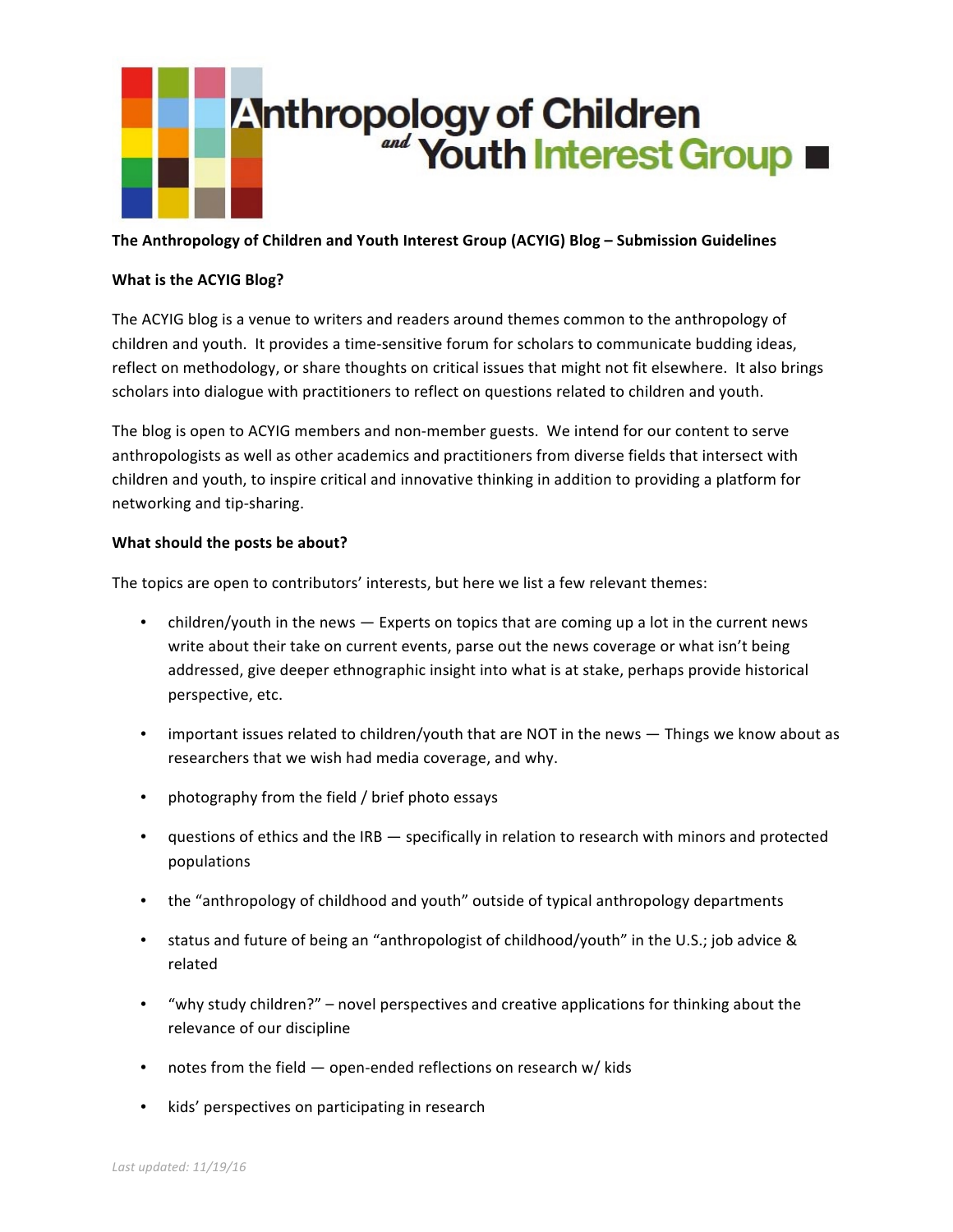- childhood and youth in popular culture, etc.
- summaries of discussions that occur on our listserv (or other such community resources)

If you have any concerns about the relevance of your post, do not hesitate to contact Dori Beeler at dbeeler@nd.edu or Sara Thiam at sthiam1@jhu.edu.

# **Why write for the ACYIG Blog?**

ACYIG is the largest interest group of the American Anthropological Association and it unites scholars from diverse sub-fields of anthropology around topic areas related to children and youth. For these reasons, the ACYIG Blog can be a great way for you share your work with others who may be working on related topics. It can put you in contact with scholars, practitioners, and you have the chance to gain valuable feedback on your work from readers' comments. Because the Blog is a less formal venue, you can submit thought pieces, snippets of larger projects, or preliminary thinking on a new research topic without the level of commitment and formality needed for a peer-reviewed publication.

Finally, by submitting your original work to the ACYIG Blog, you boost the visibility of the interest group in the AAA and beyond, allowing others to learn about our members' exciting projects!

## **Conventions and Style Tips**

We suggest that posts be written with the following style preferences in mind:

- Max length of approx. 800-1000 words
- Use a catchy yet informative title
- Attach at least one related photograph or image, with source and copyright information
- Include 2-3 keywords
- Provide a reference list, using AAA style guide formatting [insert link]
- Embed any referenced links into the text
- Keep to one main idea/thread of thinking per post
- Provide a brief 1-3 sentence author bio with links to your social media bios or websites as desired

#### **Submission Procedure**

To submit your post, send a Word document (or other rich text file) attachment via email to dbeeler@nd.edu, with the subject line: ACYIG Blog Submission. You can insert your images into the document to show editors where you would like them to appear, but please also separately attach high definition copies of each image to the email.

Submissions are accepted and reviewed on a rolling basic by ACYIG volunteers through a non-peerreviewed selection process. Each submission will receive a confirmation of receipt and a response regarding whether or not the submission will be posted to the Blog. Authors may be asked to make